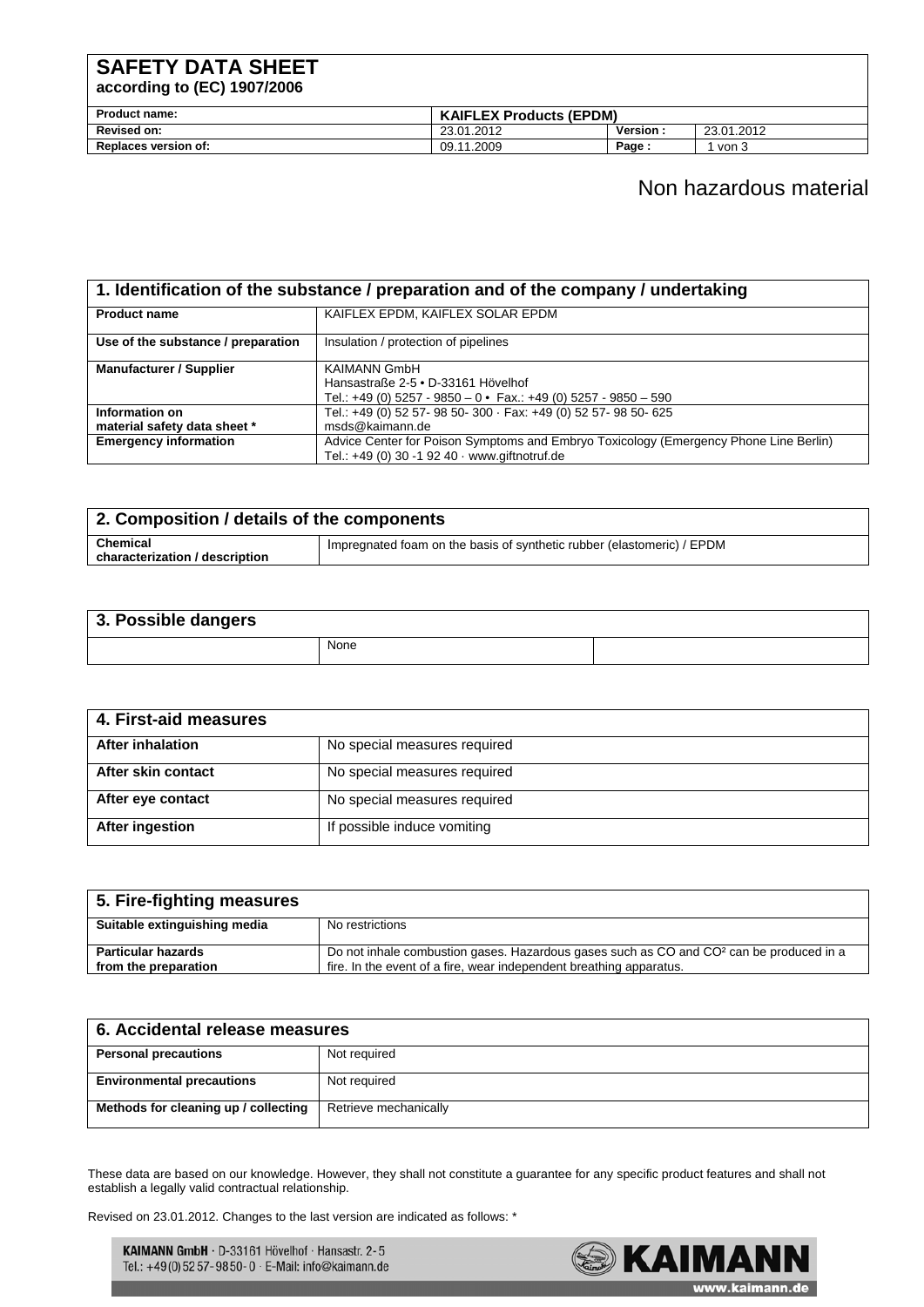## **SAFETY DATA SHEET**

**according to (EC) 1907/2006** 

| <b>Product name:</b>        | <b>KAIFLEX Products (EPDM)</b> |                |            |
|-----------------------------|--------------------------------|----------------|------------|
| <b>Revised on:</b>          | 23.01.2012                     | <b>Version</b> | 23.01.2012 |
| <b>Replaces version of:</b> | 09.11.2009                     | Page :         | 2 von 3    |

### Non hazardous material

| 7. Handling and storage                                      |                                                                                                                          |
|--------------------------------------------------------------|--------------------------------------------------------------------------------------------------------------------------|
| Information for safe handling                                | No special measures required                                                                                             |
| Information about protection<br>against explosions and fires | No special measures required                                                                                             |
| Information about separation<br>of incompatible products     | No special measures required                                                                                             |
| <b>Further information about</b><br>storage conditions       | Can be stored in dry clean conditions under normal relative humidity (60 - 70 %)<br>and ambient temperature (0°C - 35°C) |

| 8. Exposure controls / personal protection |              |
|--------------------------------------------|--------------|
| <b>General safety measures</b>             | Not required |
| <b>Respiratory protection</b>              | Not required |
| <b>Hand protection</b>                     | Not required |
| Eye protection                             | Not required |

| 9. Physical- and chemical properties |                                                                                     |  |
|--------------------------------------|-------------------------------------------------------------------------------------|--|
| <b>Form</b>                          | Tubes and sheets (including self-adhesive), self-adhesive strip, self-adhesive tape |  |
| <b>Colour</b>                        | <b>Black</b>                                                                        |  |
| Odour                                | Standard                                                                            |  |
| Melting point / range                | None                                                                                |  |
| Boiling point / range                | None                                                                                |  |
| <b>Flash point</b>                   | Euroclass E<br>Normal flammability (DIN EN 13501-1 / DIN 4102-1)                    |  |
| Lower explosion limit                | Inapplicable                                                                        |  |
| <b>Upper explosion limit</b>         | Inapplicable                                                                        |  |
| Density at 20 °C                     | Raw density: 40 - 100 kg / m <sup>3</sup>                                           |  |
| Solubility in water                  | Non-soluble                                                                         |  |

| 10. Stability and reactivity     |                                     |
|----------------------------------|-------------------------------------|
| <b>Conditions to avoid</b>       | Avoid the effect of naked flames.   |
| <b>Materials to avoid</b>        | No hazardous reactions known.       |
| Hazardous decomposition products | Will not degrade if used correctly. |

These data are based on our knowledge. However, they shall not constitute a guarantee for any specific product features and shall not establish a legally valid contractual relationship.

Revised on 23.01.2012. Changes to the last version are indicated as follows: \*

KAIMANN GmbH · D-33161 Hövelhof · Hansastr. 2-5 Tel.: +49 (0) 52 57 - 98 50 - 0 · E-Mail: info@kaimann.de